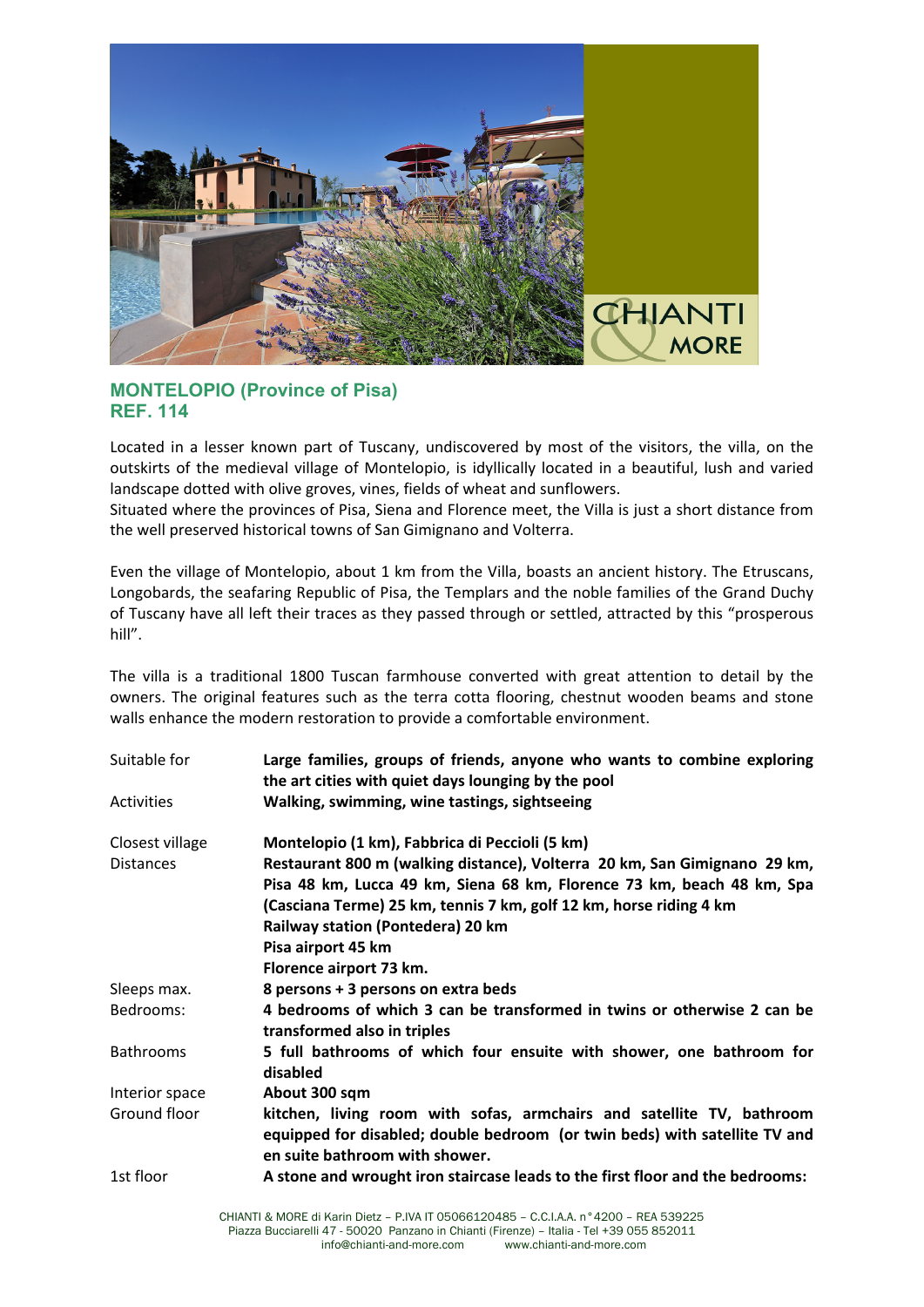|                      | Two twin bedded rooms (which can be transformed into triples), one double<br>bedroom (a single bed can be added in this room) each with an en suite<br>bathroom with shower, open fireplace and satellite TV.<br>A spiral staircase leads to the "dovecote", a tower converted into a<br>comfortable lounge offering a 360° panoramic view of the hilly landscape |
|----------------------|-------------------------------------------------------------------------------------------------------------------------------------------------------------------------------------------------------------------------------------------------------------------------------------------------------------------------------------------------------------------|
| Terrace              | near the kitchen and living room there is a wrought iron pergola for outside<br>dining, small rustic style hut open on 3 sides equipped for preparing meals<br>and a barbecue or simply to relax                                                                                                                                                                  |
| <b>Swimming Pool</b> | 15m x 5m swimming pool with a depth from 40cm to 150 cm, with steps<br>leading into the pool and a hydro-massage zone: just push the button to<br>release the water jets for a soothing lower back and neck massage. At one<br>side of the pool there is a small waterfall where the water is only 40 cm deep<br>and therefore ideal for children                 |
| <b>Views</b>         | Onto the lush countryside                                                                                                                                                                                                                                                                                                                                         |
| Location             | in the countryside, but not secluded                                                                                                                                                                                                                                                                                                                              |
| Pets                 | Yes, upon request Euro 50 .- / week                                                                                                                                                                                                                                                                                                                               |
| Parking lot          | Yes, within the fenced property                                                                                                                                                                                                                                                                                                                                   |
| Kitchen              | Oven, big refrigerator, dish washer, coffee maker, toaster                                                                                                                                                                                                                                                                                                        |
| equipment            |                                                                                                                                                                                                                                                                                                                                                                   |
| Washing machine      | yes                                                                                                                                                                                                                                                                                                                                                               |
| Telephone            | yes                                                                                                                                                                                                                                                                                                                                                               |
| TV                   | Yes (satellite)                                                                                                                                                                                                                                                                                                                                                   |
| <b>DVD</b>           | Yes plus central sound system with concealed speakers in every room                                                                                                                                                                                                                                                                                               |
| Air Conditioning     | under-floor central heating and air conditioning throughout which can be                                                                                                                                                                                                                                                                                          |
| Internet             | adjusted as required in every room<br>wifi                                                                                                                                                                                                                                                                                                                        |
| Safe                 | yes                                                                                                                                                                                                                                                                                                                                                               |
| Weekly rates         | 8th January - 15th April 2022 Euro 4.600 .-                                                                                                                                                                                                                                                                                                                       |
|                      | 16th April - 22nd April 2022 Euro 6.800 .-                                                                                                                                                                                                                                                                                                                        |
|                      | 23rd April - 29th April 2022 Euro 4.600 .-                                                                                                                                                                                                                                                                                                                        |
|                      | 30th April - 10th June 2022 Euro 6.800 .-                                                                                                                                                                                                                                                                                                                         |
|                      | 11th June - 24th June 2022 Euro 7.300.-                                                                                                                                                                                                                                                                                                                           |
|                      | 25th June - 26th August 2022 Euro 8.400 .-                                                                                                                                                                                                                                                                                                                        |
|                      | 27th August - 9th September 2022 Euro 7.300 .-                                                                                                                                                                                                                                                                                                                    |
|                      | 10th September - 16th September 2022 Euro 6.800 .-                                                                                                                                                                                                                                                                                                                |
|                      | 17th September - 16th December 2022 Euro 4.600.-                                                                                                                                                                                                                                                                                                                  |
|                      | 17th December - 31st December 2022 Euro 6.800.-                                                                                                                                                                                                                                                                                                                   |
|                      | It is possible to stay minimum 4 nights (on any day of the week):<br>from 08-01-2022 to 16-04-2022 and from 01-10-2022 to 17-12-2022 at the<br>rate of Euro 3.160 .-                                                                                                                                                                                              |
|                      | And from 17th December 2022 to 8th Jan 2023 at the rate of Euro 4.280.-                                                                                                                                                                                                                                                                                           |
|                      |                                                                                                                                                                                                                                                                                                                                                                   |
| Inclusive            | water, gas, electricity, kitchen, bed and bath linen, final cleaning, wifi<br>Internet, visit and wine tasting at a nearby winery                                                                                                                                                                                                                                 |
| Exclusive<br>and     | Air conditioning ( $\epsilon$ 0.45 per kw), heating ( $\epsilon$ 4,50 per unit/cubic meter), local                                                                                                                                                                                                                                                                |
| the<br>payable<br>on | produce on sale (wine, olive oil, honey, etc.), Tuscan dinner upon request,                                                                                                                                                                                                                                                                                       |
| spot                 | delivery service: bread, pizza, pizza bread, cakes, croissant etc. (delivery<br>every morning), extra change of linen Euro 15.- per person                                                                                                                                                                                                                        |
| Breakage deposit     | Euro 400 .-                                                                                                                                                                                                                                                                                                                                                       |